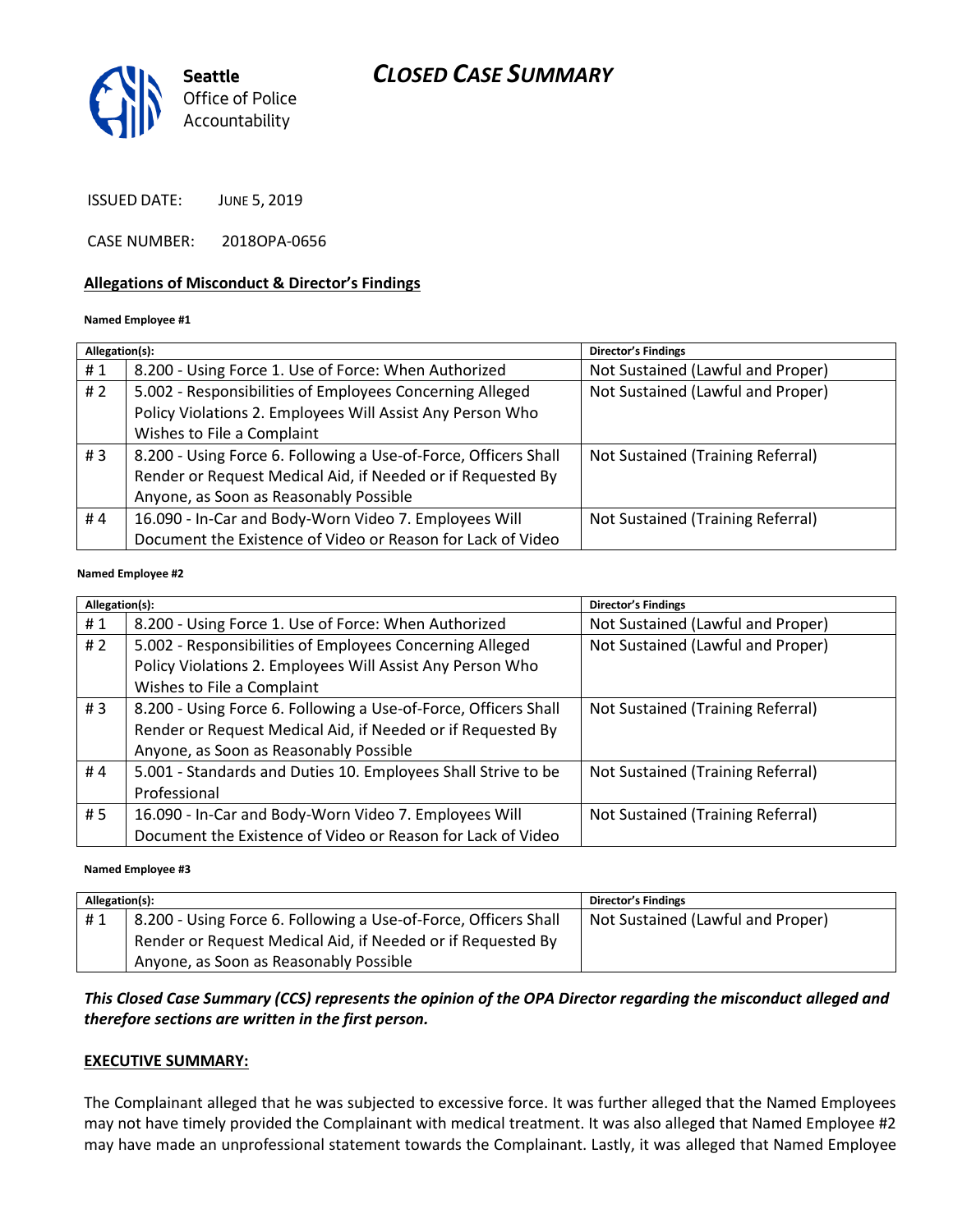

OPA CASE NUMBER: 2018OPA-0656

#1 and Named Employee #2 failed to record Department video and did not document that failure to record as required by policy.

#### **ADMINISTRATIVE NOTE:**

SMC 3.29.260(G) states the following: "If the OIG has not advised OPA of concerns with the investigation within ten days after being notified that an investigation has been preliminarily completed the OPA Director may certify the case and issue findings. In these instances, OIG is precluded from requiring further investigation." OPA routed this case to the Office of Inspector General for Public Safety (OIG) for review and certification on May 15, 2019. At that time, OPA indicated that its investigation was complete. However, as of the date of this Director's Certification Memo and more than ten (10) days after the date of provision of the case to the OIG, the OIG has not responded to certify the case or to direct that additional investigation be completed. Accordingly, consistent with the SMC, I certify this investigation as thorough, objective, and timely and proceed to issue the recommended findings set forth herein.

#### **ANALYSIS AND CONCLUSIONS:**

#### **Named Employee #1 - Allegations #1** *8.200 - Using Force 1. Use of Force: When Authorized*

Named Employee #1 (NE#1) and Named Employee #2 (NE#2) were working together on patrol when they drove past a Bartell's store. They observed a store employee pursuing someone carrying a red basket full of items. The officers reported that the store employee told them that the individual, who was later identified as the Complainant, was shoplifting. NE#1 and NE#2 told the Complainant to stop and, when he did not, they began chasing him. NE#1 and NE#2 reported that they took the Complainant down to the ground using a controlled takedown. NE#1 and NE#2 then placed the Complainant under arrest and handcuffed him.

The Complainant later alleged that NE#1 and NE#2 slammed him to the ground and that his head was "bounced off the concrete." If true, this allegation would potentially constitute excessive force on the officers' part.

The takedown was not captured on Department video. Both NE#1 and NE#2 late activated their Body Worn Video (BWV) and the force occurred out of view of their In-Car Video (ICV), which was timely activated. Moreover, while several civilian witnesses observed the foot pursuit, none saw the force.

OPA reviewed the force investigation conducted for this incident and, most notably, the photographs taken of the Complainant as part of that investigation. The photographs showed that the Complainant had a small laceration over his left eye, but no further injuries to his head and facial areas.

SPD Policy 8.200(1) requires that force used by officers be reasonable, necessary and proportional. Whether force is reasonable depends "on the totality of the circumstances" known to the officers at the time of the force and must be balanced against "the rights of the subject, in light of the circumstances surrounding the event." (SPD Policy 8.200(1).) The policy lists a number of factors that should be weighed when evaluating reasonableness. (*See id*.) Force is necessary where "no reasonably effective alternative appears to exist, and only then to the degree which is reasonable to effect a lawful purpose." (*Id*.) Lastly, the force used must be proportional to the threat posed to the officer. (*Id*.)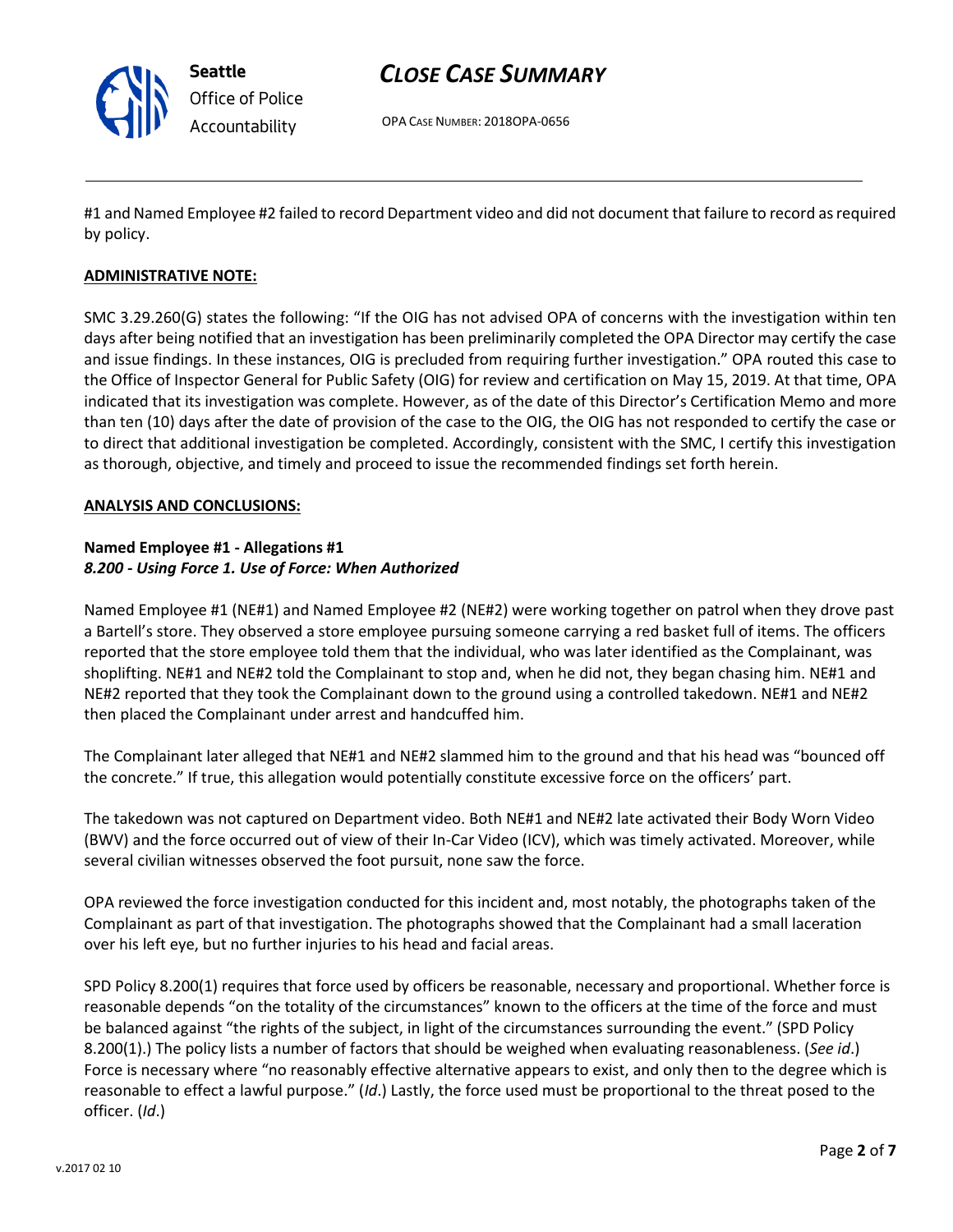

OPA CASE NUMBER: 2018OPA-0656

When applying a preponderance of the evidence standard, OPA credits the accounts of the force provided by NE#1 and NE#2. While there is no video of the incident or independent witness statements, the Complainant's injury is simply inconsistent with the force he described. Specifically, if the Complainant was slammed to the ground and his head was bounced off of the concrete, it follows that he would have suffered a more significant injury than a small laceration over his eye. That injury is more consistent with a controlled takedown and the Complainant's head scraping the concrete while he was being secured onto the ground.

The force used by NE#1 and NE#2 was reasonable. At the time they used force, they were aware that the Complainant had committed a burglary and that he was trying to flee. As such, the officers had probable cause to place the Complainant under arrest and, with that legal justification, came the right to use force, if necessary, to take the Complainant into custody. The force was also necessary as, at the time, there was no reasonable alternative to using a controlled takedown on the Complainant. Lastly, the force was proportional to the threat posed by the Complainant and the risk that he would escape. Notably, the evidence indicates that NE#1 and NE#2 ceased using force once the Complainant was in custody and that they only used that force needed to take him to the ground and to place him under arrest.

For the above reasons, I recommend that this allegation be Not Sustained – Lawful and Proper as against both NE#1 and NE#2.

Recommended Finding: **Not Sustained (Lawful and Proper)**

**Seattle**

*Office of Police Accountability*

#### **Named Employee #1 - Allegation #2** *5.002 - Responsibilities of Employees Concerning Alleged Policy Violations 2. Employees Will Assist Any Person Who Wishes to File a Complaint*

SPD Policy 5.002-POL-6 concerns the reporting of misconduct by Department employees. It specifies that minor misconduct must be reported by the employee to a supervisor, while potential serious misconduct must be reported to a supervisor or directly to OPA. (SPD Policy 5.002-POL-6.) The policy further states the following: "Employees who witness or learn of a violation of public trust or an allegation of a violation of public trust will take action to prevent aggravation of the incident or loss of evidence that could prove or disprove the allegation." (*Id*.)

After his arrest, the Complainant alleged to NE#2 that he was slammed onto the ground and that his head was "bounced off of the concrete." This information was conveyed to NE#2 after NE#2 had already called a supervisor, Named Employee #3 (NE#3), to the scene. When NE#3 arrived, NE#2 relayed the Complainant's allegations to him. At his OPA interview, NE#2 asserted that this satisfied policy. NE#1 also pointed to NE#2's reporting of the allegation as satisfying the requirements of policy on both of their behalves.

Based on my review of the evidence, including the BWV, I find that NE#1 and NE#2 complied with SPD Policy 5.002- POL-6 when NE#2 reported the Complainant's allegations to NE#3. As such, I recommend that this allegation be Not Sustained – Lawful and Proper as against both NE#1 and NE#2.

#### Recommended Finding: **Not Sustained (Lawful and Proper)**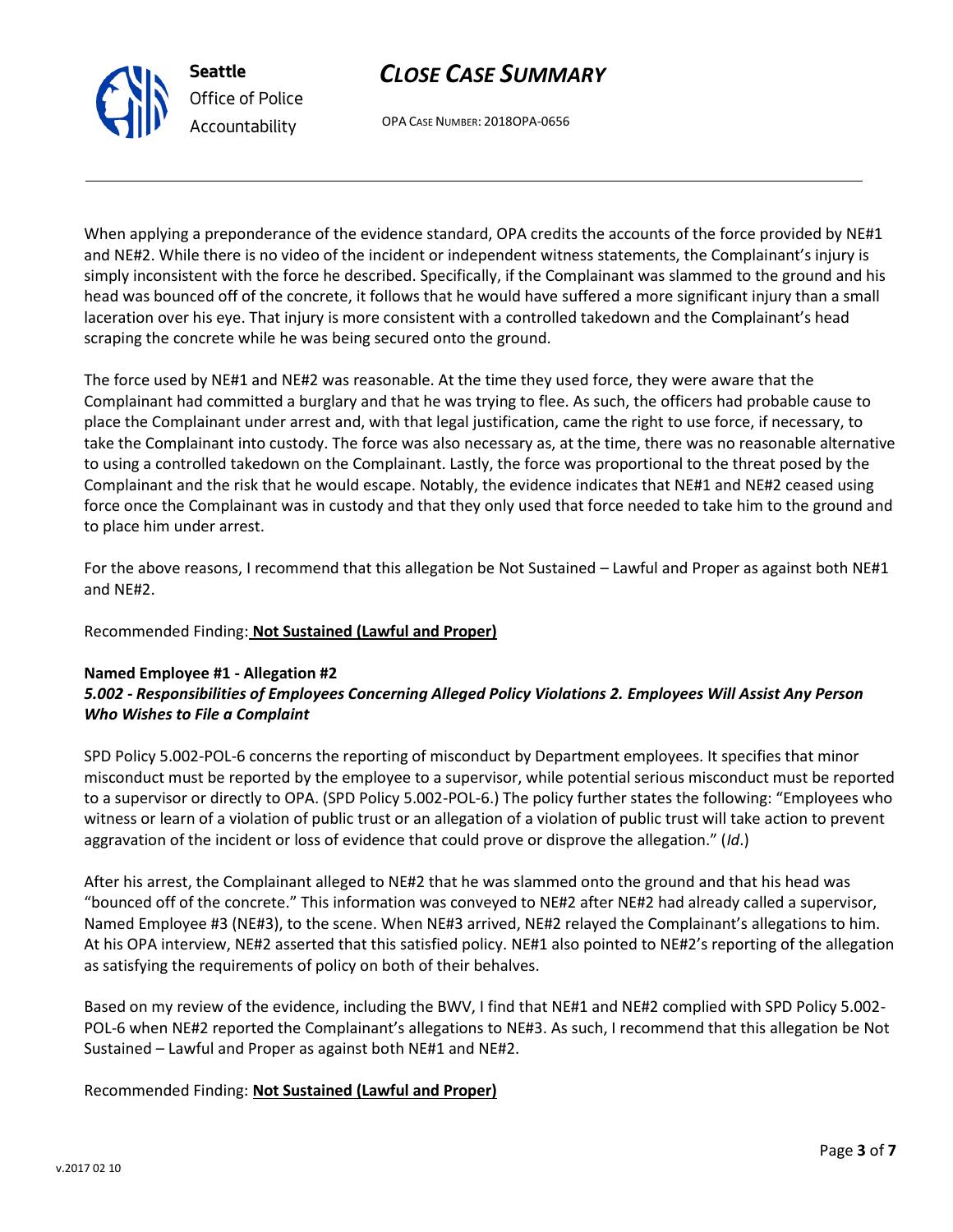

OPA CASE NUMBER: 2018OPA-0656

### **Named Employee #1 - Allegation #3**

### *8.200 - Using Force 6. Following a Use-of-Force, Officers Shall Render or Request Medical Aid, if Needed or if Requested By Anyone, as Soon as Reasonably Possible*

As discussed above, the Complainant suffered a laceration above his left eye during the incident. While in custody, the Complainant asked whether his face was bleeding. Neither NE#1 nor NE#2 responded. Three minutes later, the Complainant again asked about his bleeding face. NE#2 eventually responded to him that he had a "little cut." NE#1 called for a supervisor to come to the scene shortly thereafter. Around one minute later, the Complainant first mentioned to NE#2 that he was slammed to the ground and his head was "bounced off the pavement." Neither officer called for medical attention at that time. The Complainant repeated the statement concerning his head being bounced off of the pavement approximately 30 seconds later. Again, neither officer called for medical attention.

Approximately 12 minutes later, the Complainant asked if he could "go get [his] face looked at." He asked if he could go to the hospital and NE#1 initially said that he could not. He asked again and told NE#1: "My eye socket is like, fucked up man." At that point, nearly 17 minutes after the Complainant first referenced his injury and substantially longer after the injury was first suffered, NE#1 called for the Seattle Fire Department (SFD) to respond to the scene. SFD noted that the Complainant complained of a headache and diagnosed him with a small laceration. The Complainant was not transported to a hospital and was left in the custody of SPD.

SPD Policy 8.200-POL-6 states that: "Following a use of force, officers will request a medical aid response, if necessary, for suspects and others and will closely monitor suspects taken into custody." The policy further directs that officers "shall render or request medical aid, if needed or if requested by anyone, as soon as reasonably possible." (SPD Policy 8.200-POL-6.)

Based on OPA's review of the evidence and the plain language of the policy, OPA concludes that NE#1 and NE#2 did not timely request medical assistance for the Complainant. While the Complainant did not explicitly request medical attention, he repeatedly referenced the injury to his face and contended that it was caused when his face was struck with force against concrete. This should have been sufficient to trigger a request for medical aid by NE#1 and NE#2, if only to defend against a potential later allegation of misconduct.

The above being said, I do not believe that this warrants Sustained findings and, instead, recommend that NE#1 and NE#2 receive Training Referrals. I reach this conclusion based on the following: the fact that the Complainant's injury was minor; that the evidence suggests that his head was not struck against the concrete; and because the officers did, in fact, call for aid, even if belatedly.

• **Training Referral**: NE#1 and NE#2 should receive re-training concerning SPD Policy 8.200-POL-6 and, specifically, concerning the requirement that they request aid "as soon as reasonably possible." The officers should be counseled concerning their failure to do so here, especially given the Complainant's injury and his claims of excessive force. NE#1 and NE#2 should be encouraged to more closely comply with this policy moving forward. This re-training and associated counseling should be documented and this documentation should be maintained in an appropriate database.

#### Recommended Finding: **Not Sustained (Training Referral)**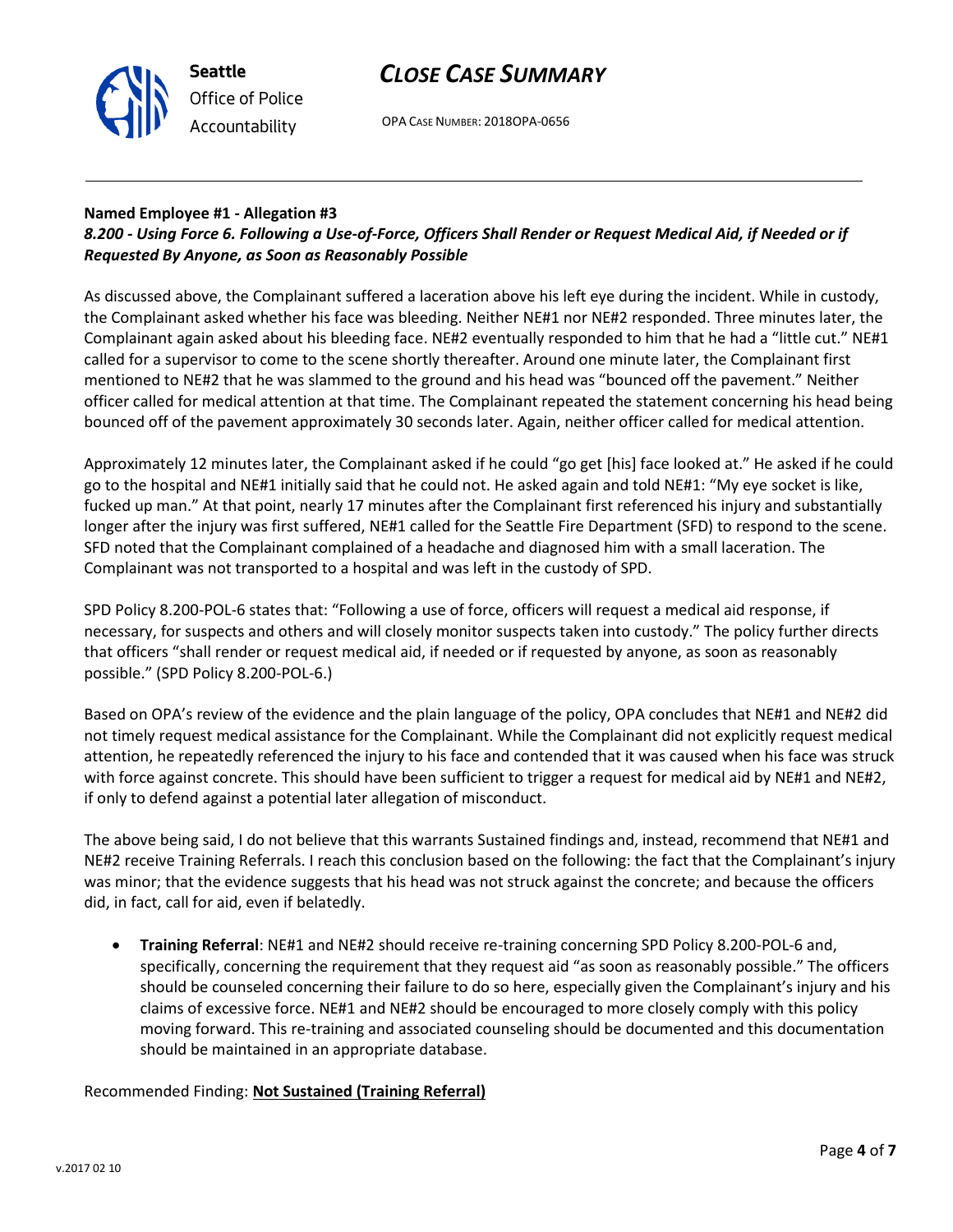

OPA CASE NUMBER: 2018OPA-0656

#### **Named Employee #1 - Allegations #4**

*16.090 - In-Car and Body-Worn Video 7. Employees Will Document the Existence of Video or Reason for Lack of Video*

SPD Policy 16.090-POL-1(7) requires that Department employees document the existence of video or the reason for the lack of video. Officers are required to note the failure to record in an update to the CAD Call Report, as well as to provide an explanation for the lack of a recording in an appropriate report. (SPD Policy 16.090-POL-1(7).)

Both NE#1 and NE#2 activated their BWV late. As such, they did not record their initial contact with the Complainant and the force they used. Moreover, neither NE#1 nor NE#2 documented their late activation.

At his OPA interview, NE#1 acknowledged that he did not document the late activation and stated that, at the time of this incident, he was not aware that he was required to do so by policy. He told OPA that he now understands this requirement. NE#2 asserted that he explained his late activation when he discussed exigency in his use of force report. However, NE#2's use of force reported stated "BWV activated," and provided no mention of the late activation, let alone the reason for why this occurred.

Given the above, I find that both NE#1 and NE#2 failed to comply with policy when they did not document the late activations of their BWV. However, I recommend that they receive Training Referrals rather than Sustained findings. Both officers should be on notice that future failures to document late or non-activations will likely result in recommended Sustained findings.

• **Training Referral**: NE#1 and NE#2 should be retrained as to the requirements of SPD Policy 16.090-POL-1(7). They should be reminded that, when they do not record video or experience a late activation, Department policy requires that they note this in an update to the CAD Call Log and explain the reason why it occurred in an appropriate report. Both officers should be informed that future failures to do so will likely result in recommended Sustained findings. This re-training and associated counseling should be documented and this documentation should be maintained in an appropriate database.

Recommended Finding: **Not Sustained (Training Referral)**

#### **Named Employee #2 - Allegations #1** *8.200 - Using Force 1. Use of Force: When Authorized*

For the same reasons as stated above (*see* Named Employee #1, Allegation #1), I recommend that this allegation be Not Sustained – Lawful and Proper.

Recommended Finding: **Not Sustained (Lawful and Proper)**

#### **Named Employee #2 - Allegation #2**

*5.002 - Responsibilities of Employees Concerning Alleged Policy Violations 2. Employees Will Assist Any Person Who Wishes to File a Complaint*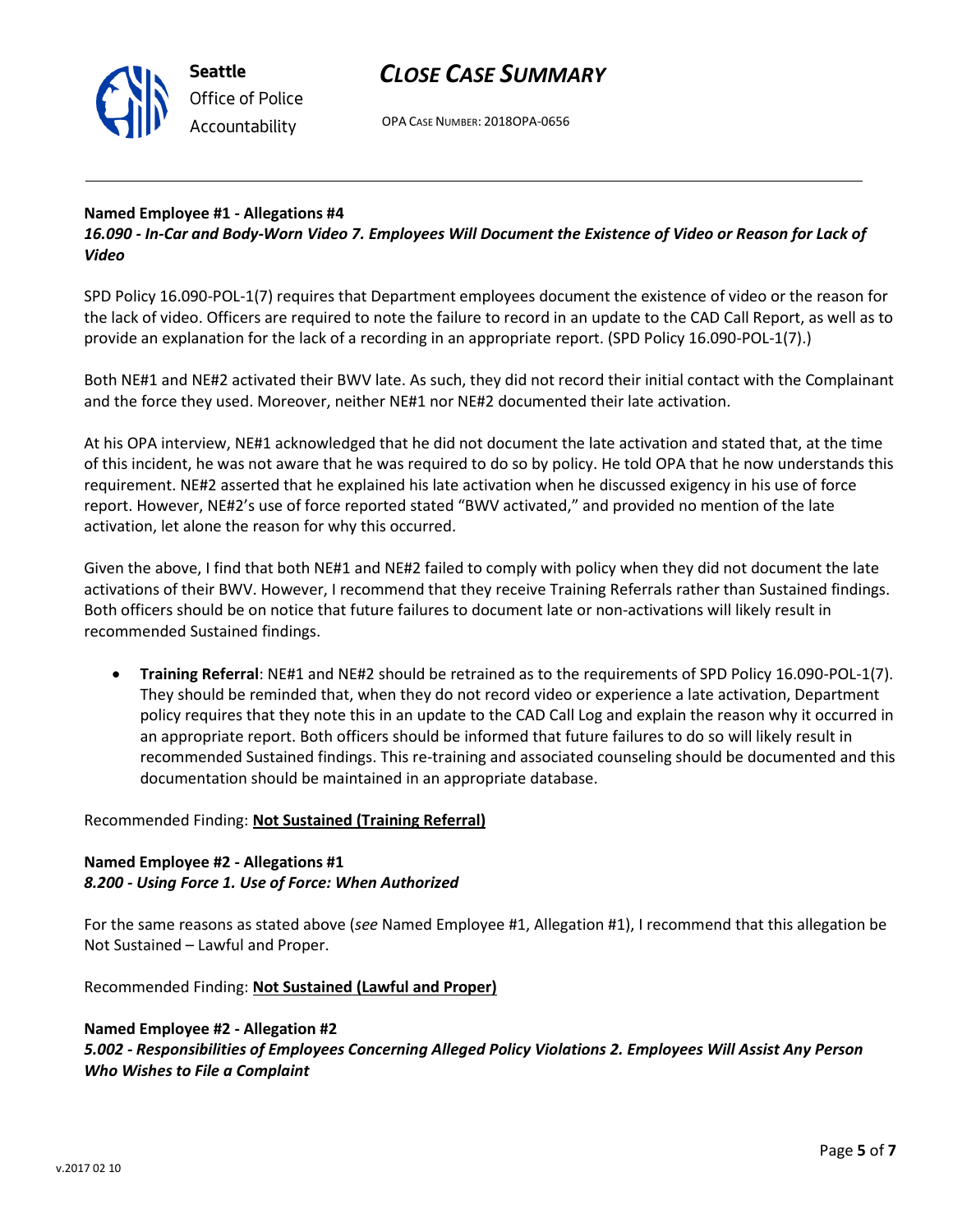

OPA CASE NUMBER: 2018OPA-0656

For the same reasons as stated above (*see* Named Employee #1, Allegation #2), I recommend that this allegation be Not Sustained – Lawful and Proper.

Recommended Finding: **Not Sustained (Lawful and Proper)**

#### **Named Employee #2 - Allegation #3**

### *8.200 - Using Force 6. Following a Use-of-Force, Officers Shall Render or Request Medical Aid, if Needed or if Requested By Anyone, as Soon as Reasonably Possible*

I recommend that this allegation be Not Sustained and refer to the above Training Referral. (*See* Named Employee #1, Allegation #3.)

Recommended Finding: **Not Sustained (Training Referral)**

#### **Named Employee #2 - Allegations #4** *5.001 - Standards and Duties 10. Employees Shall Strive to be Professional*

After the Complainant was placed under arrest and while he was seated in the rear of the patrol vehicle, he complained of his injury to NE#2. In response, NE#2 engaged in a back-and-forth with the Complainant, during which NE#2 contended that the Complainant made a false accusation against him and NE#1. NE#2 further asserted that, had he actually slammed the Complainant to the ground and bounced his head off of the pavement, it would have caused a much more significant injury than a small laceration. Lastly, NE#2 told the Complainant to "stop acting like a freakin' baby."

NE#2's chain of command identified that this interaction, and particularly his statement that the Complainant was acting like a baby, may have been unprofessional and referred this issue to OPA.

At his OPA interview, NE#2 explained that his reaction to the Complainant was based on his frustration with what he perceived to be a false accusation. He further explained to OPA that, after the incident had concluded, the Bartell's employee did not even want to press charges, which he also found frustrating. When asked whether he thought that his statement concerning the Complainant acting like a baby was professional, NE#2 responded: "it was something that I probably could have went without saying." NE#2 told OPA that he did not intend his statements to be derogatory, contemptuous, or disrespectful.

SPD Policy 5.001-POL-10 requires that SPD employees "strive to be professional at all times." The policy further instructs that "employees may not engage in behavior that undermines public trust in the Department, the officer, or other officers." (SPD Policy 5.001-POL-10.) The policy further states the following: "Any time employees represent the Department or identify themselves as police officers or Department employees, they will not use profanity directed as an insult or any language that is derogatory, contemptuous, or disrespectful toward any person." (*Id*.) Lastly, the policy instructs Department employees to "avoid unnecessary escalation of events even if those events do not end in reportable uses of force." (*Id*.)

Based on my review of the evidence, including NE#2's OPA interview and the Department video of this incident, I do not believe that his statements to the Complainant rose to the level of a policy violation. However, I agree with NE#2